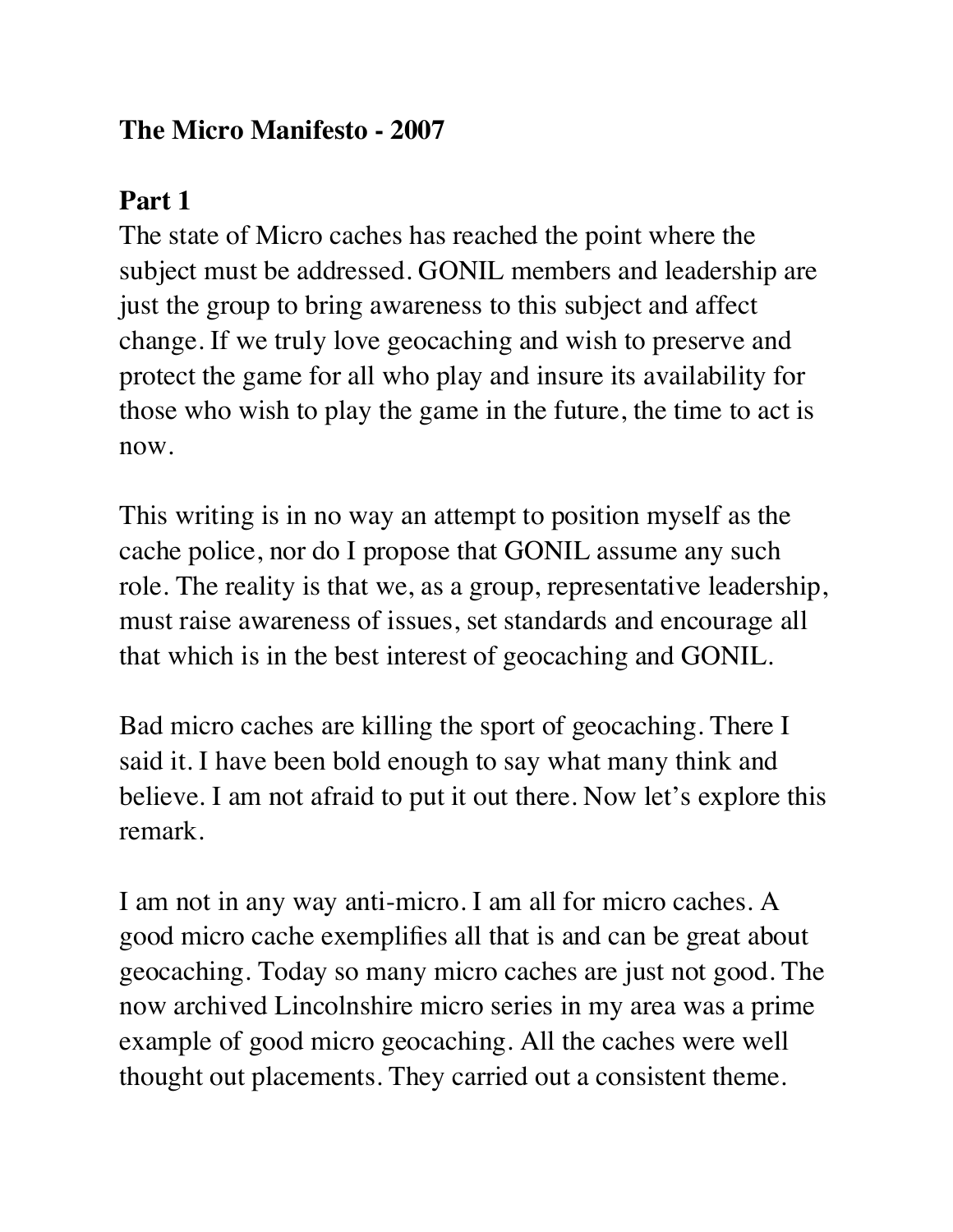They were all well crafted. They were well maintained and the owner took an active role in supporting them. DNFs were addressed properly and with promptness and when its time was up the series was archived and the caches removed.

First, let's have a look at the description "bad caches". There are many bad caches out there. Some are far worse than others. There are folks among us who will declare "there are NO bad caches". This is an attempt at politically correct garbage. This is meant to pacify the uncreative, forgive the shortsighted, apologize for the inept and generally let off the hook those not willing to make the effort to achieve some basic standard of acceptance. I am likely sealing my fate so as never to be considered for a position as a volunteer cache approver/ reviewer. I am not aware of the process by which these hard working and under appreciated helpers are recruited and trained, however, even they are culpable for allowing the proliferation of crap.

The following are just a few of the qualifiers I will put out there as factors to classify a cache as a bad cache:

• **A cache hidden on private property (with or without permission) is a BAD cache.** The WalMart parking lot is private property. The front porch at the Cracker Barrel Restaurant is private property. â€˜Nuf said.

### • **A cache in an inappropriate container is a bad cache.** That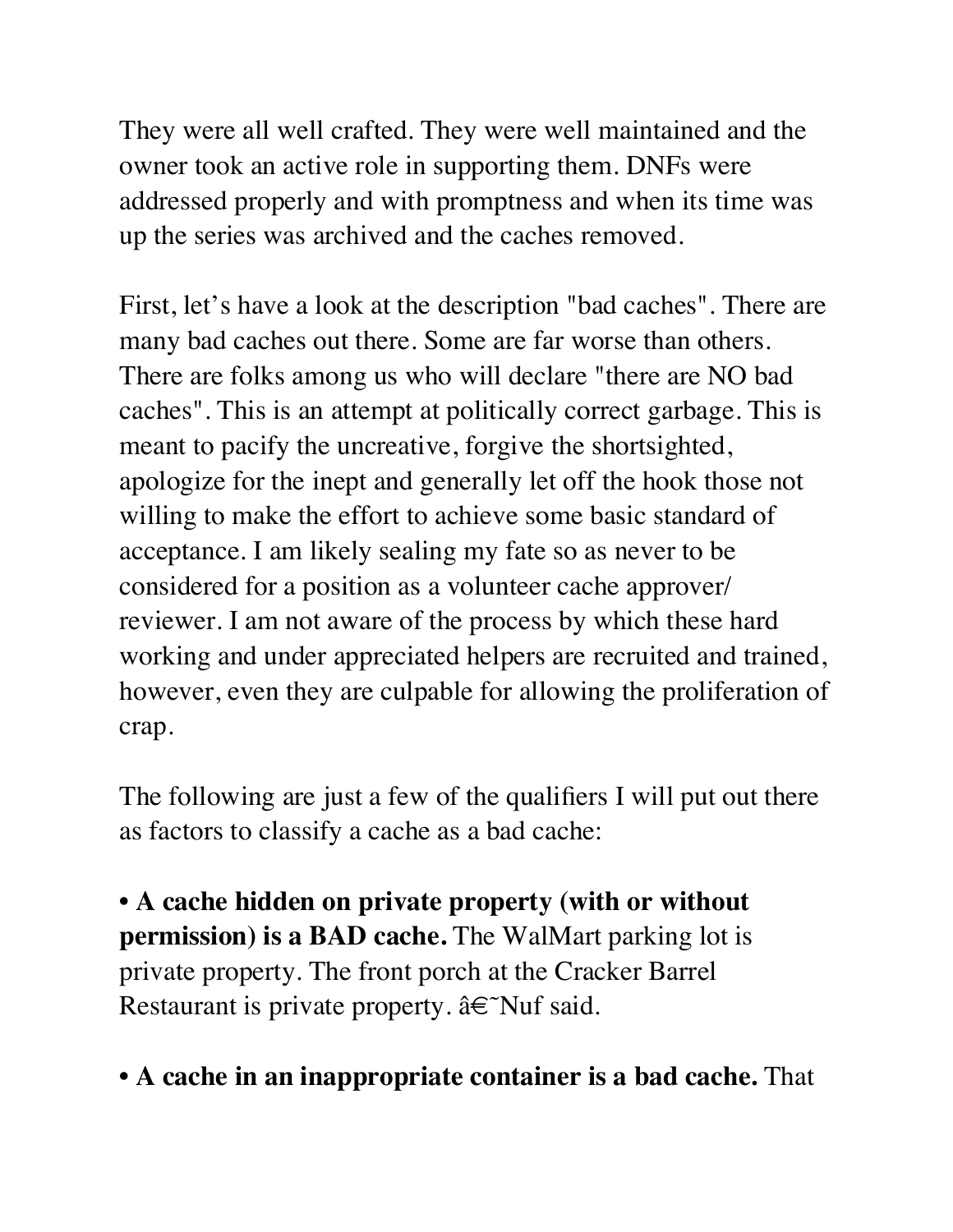word inappropriate, boy, cuts a pretty wide swath, doesn't it? Yes it does. There are way too many containers in use out there that are just BAD choices. All but the best high-end food storage containers become leaky and nasty very quickly in our part of the world.

Poor choice in containers makes for fast geotrash. If a land manager found a crappy, leaky, smelly, wet and moldy cache would you be surprised to learn that restrictions on geocaching were imposed in his jurisdiction? Our part of the world places higher demands on cache containers than some others. In some ways our area is easy as we can count on high levels of moisture, hearty chewing, four legged forest folk, and strong freeze and thaw cycles. I would guess that more even climates have even more challenges as the extremes of weather are less frequent and predictable. A cache could remain dry for a long time in a desert environment, only to be swamped in a flash flood once in a decade.

• **A poorly maintained cache is a BAD cache.** A log sheet that is full should be replaced promptly. When you see three log entries in a row over a three week period in which all three finders mention the need for a fresh log this is now a bad cache. It is in need of attention by the owner. If you cannot get out to one of your caches over a three week period you likely own too many caches. This is a hobby. If you are invested in it to a greater extent than your free time and other obligations will allow it is time to scale back a bit. Please choose to archive or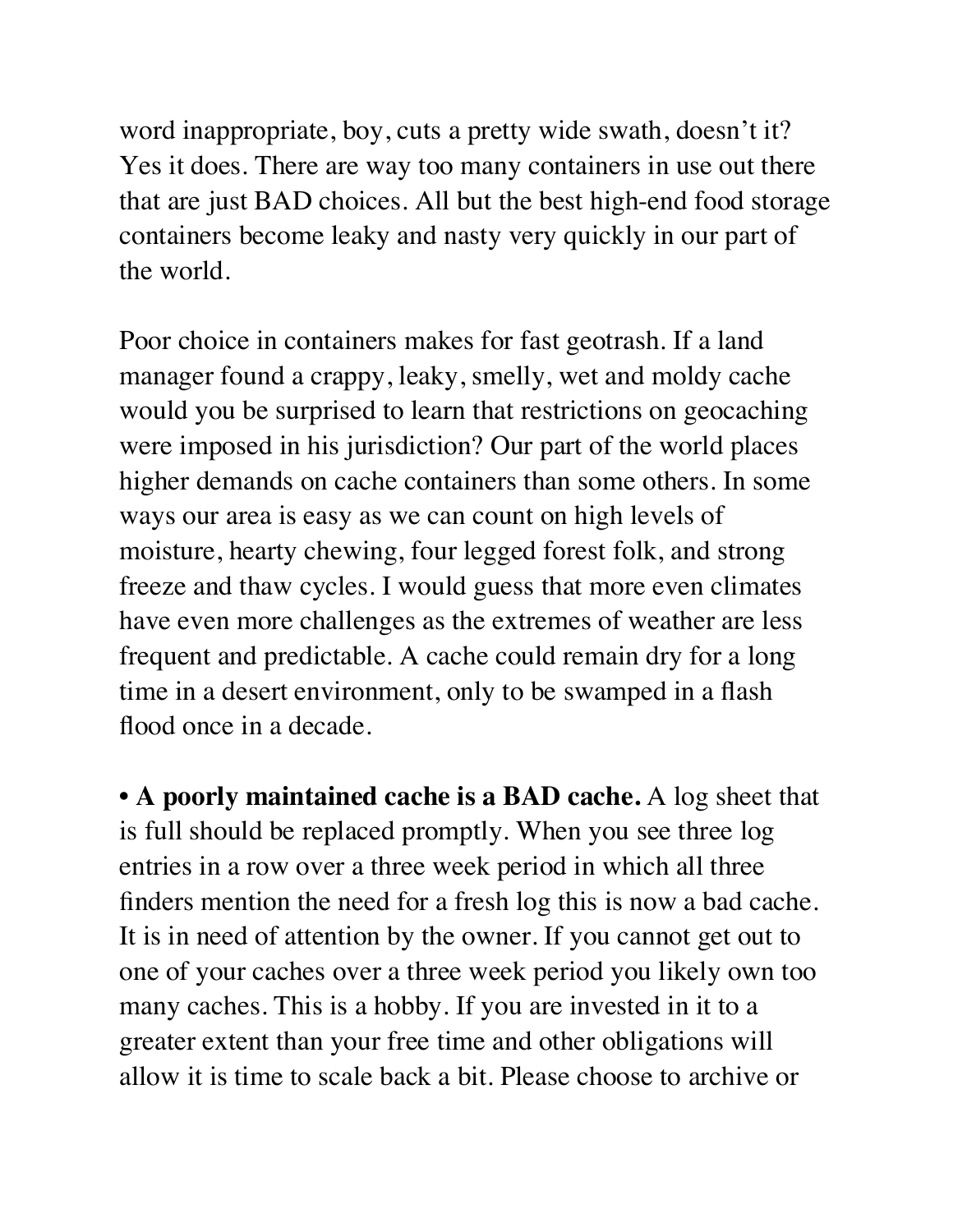adopt out a few of your hides in the interest of preserving the enjoyment of the game for others who play.

• **A cache larger than a micro with no swag inside is a BAD cache.** Many geocachers do not swag swap. Many minicachers live for the treasures in that box. Imagine you are 5 years old and have just hiked even .20 miles into the woodsiness, up and down, looked high and low and were rewarded with an empty, smelly Tupperware box with scraps of wet paper in a moldy ziploc. How many more of these hunts will you be enthusiastic about joining dad on a journey to go find? And, by the way, cache-raiders are BAD geocachers. If all who cache truly swag swap and respect the adage "trade up or trade even", there would be NO empty caches (unless a cache owner hid an empty one in the first place). It is not the minicachers who are absconding with all that swag. What the heck are you all doing with this junk anyway? Do you really need more happy meal toys? How many key chains do you really need?

• **A cache that is repeatedly muggled, at a rate beyond that which is to be reasonably expected is a bad cache.** Bad choice of location? Bad choice of container? Bad situation which results in normal searching drawing a greater than ideal level of suspicion and attention? Bad cache.

• **If the S.O.G.A. (Signs Of Geocaching Activity), or geotrail is so clear from a open area straight to the hidey spot and so obvious that a 7 year old with a normal level of curiosity**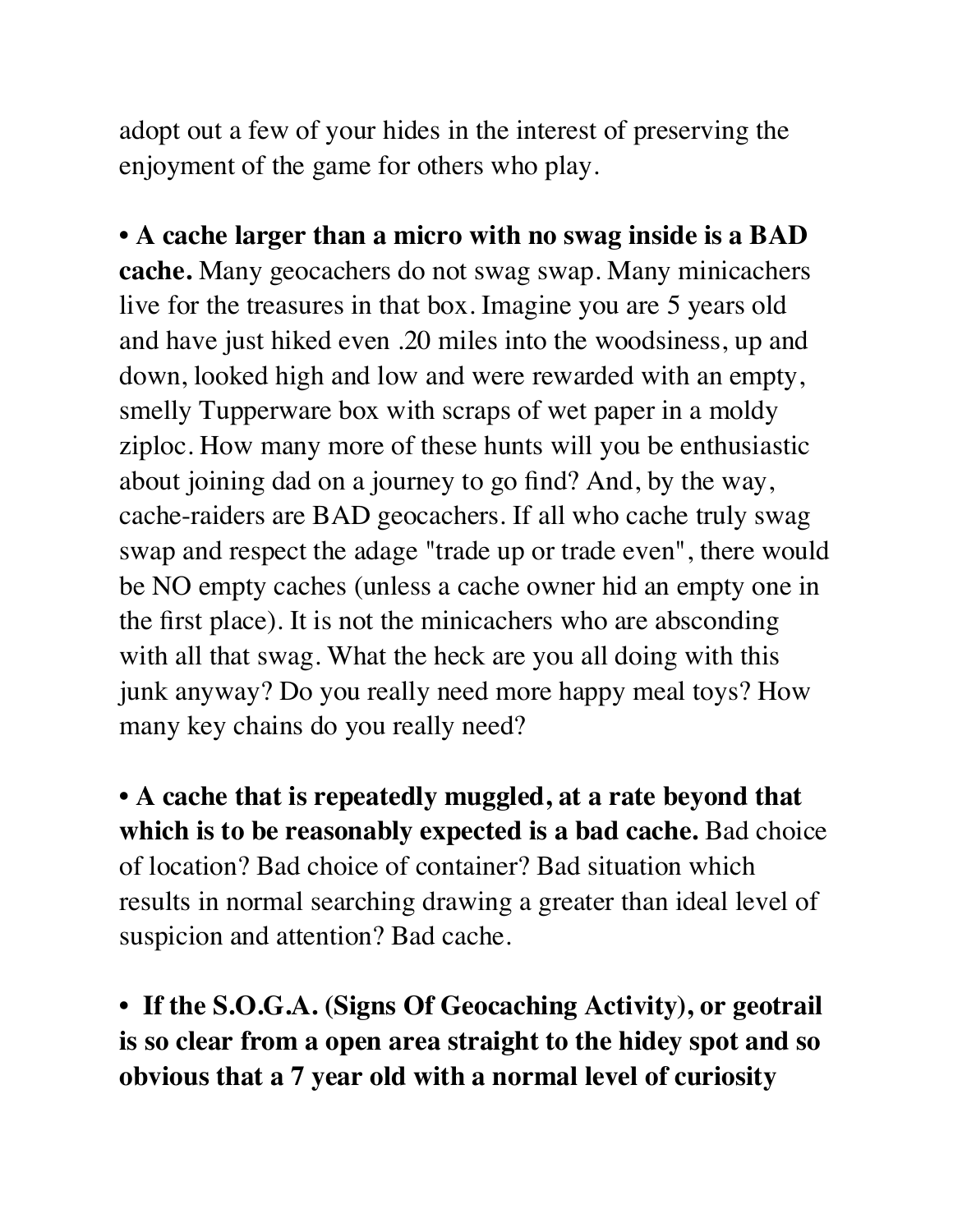**could walk right up and earn a smiley for a fast find without the use of a GPS or even any knowledge of the game!** This is a BAD cache too. It might have started out pretty well, but lacked the forethought as to the environmental impact that a popular cache can create doomed this cache to badness. Any cache that adversely effects the environment or the perception of and opinion of geocaching and/or geocachers as a result of this impact on the environment has truly earned the title BAD geocache.

## **Part 2**

The proliferation of BAD micro caches, if not curtailed, has the potential to destroy caching from the inside. The founders of geocaching would likely never speak out on this subject. They have a vested interest in seeing more and more people geocaching. Hey, let's promote those premium memberships. Some of this lies at the core of the micro problem. Geocaching was NEVER intended to be a game or sport to be played at lunch hour in polished Florsheim shoes. Geocaching is not for everyone. Geocaching should not be twisted from its original intentions just so all can play. Not all are supposed to be geocachers. This is a sport not a democracy or a charity. But, hey, I do realize it IS a business for some.

I realize many of us do not want to cache only on a weekend when we have a half day to invest in the activity, however, driving a \$28,000 sport utility vehicle to the back corner of a parking lot in a strip mall is not a sport, it is not a game. It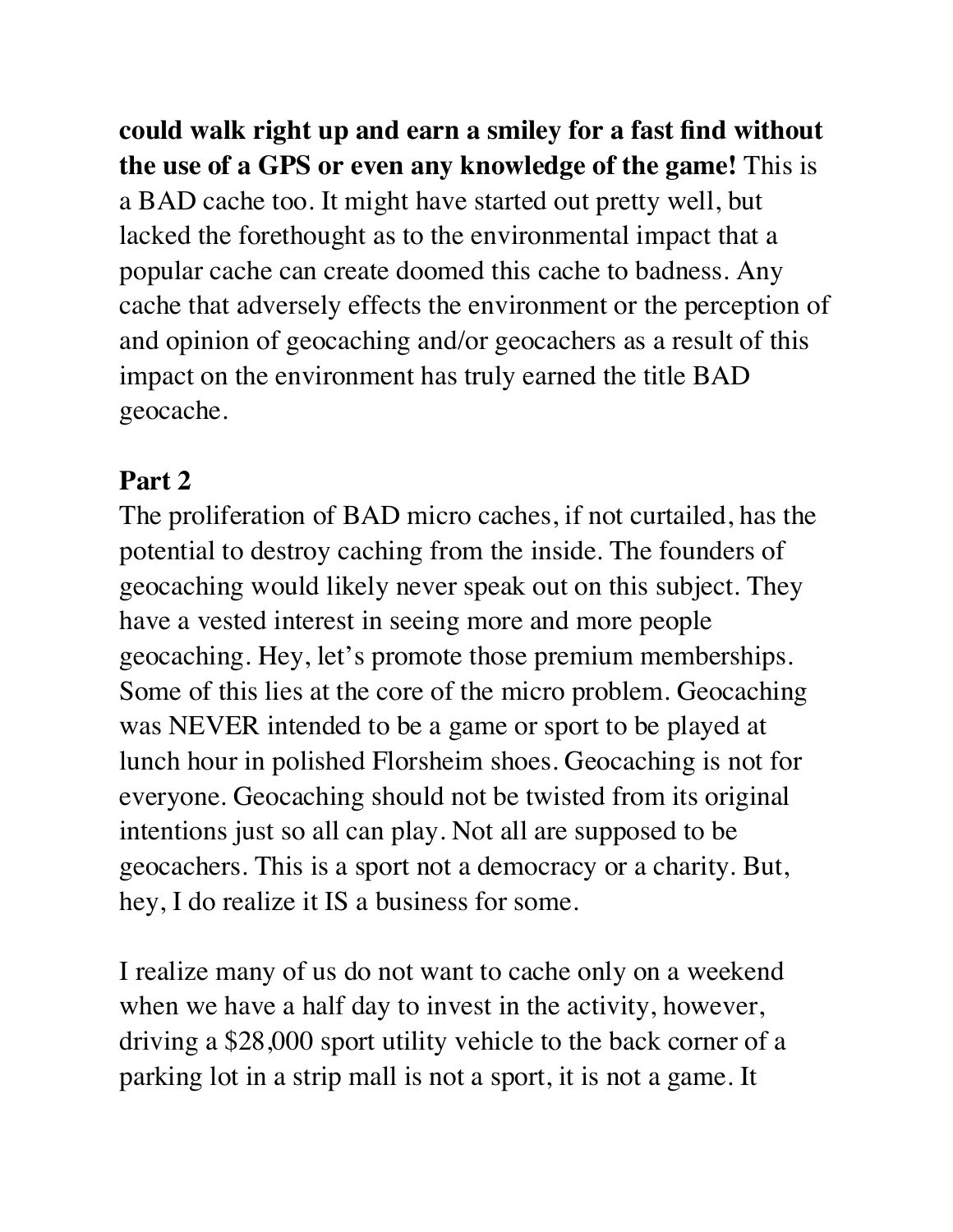certainly is NOT geocaching.

Just as virtual caches were shelved and the concept was moved on to become Waymarking, the time is now to move junk micros out of geocaching and on to another site, by another name and another culture. I propose that until a flashier name can be developed and a site is built as a home for this other activity we refer to the pursuit of these finds as "CrapTracking". Actually, that seems like a perfectly fine name for it. Call it what you like, but please do not call it geocaching. Don't introduce it to your friends as geocaching and don't kid yourself. There are precious few rules for our game, and I am not advocating more rules. I am just trying to create awareness of a problem, initiate some valuable dialog and grow our game in a healthy direction.

If a new geocacher hunts a WalMart, lamp post skirt micro cache they think this is what geocaching is supposed to be. We have set a very bad example. If 10 of their first 20 finds are these types of silly pursuits, just how seriously are they to think the sport is? If the most interesting place that geocaching brings them is to a guard rail along side a highly trafficked secondary road in a suburb how fun was that? How far do you think they will go and how much effort are they likely to invest in placing their first cache for you to hunt and find? A 35mm film container velcroed to the underside of a bench at a strip mall shopping center in front of a radio Shack is no ones idea of an adventure. A magnetic key holder in a hotel parking lot placed there just so a traveling salesman with a GPS can get his cache fix is not a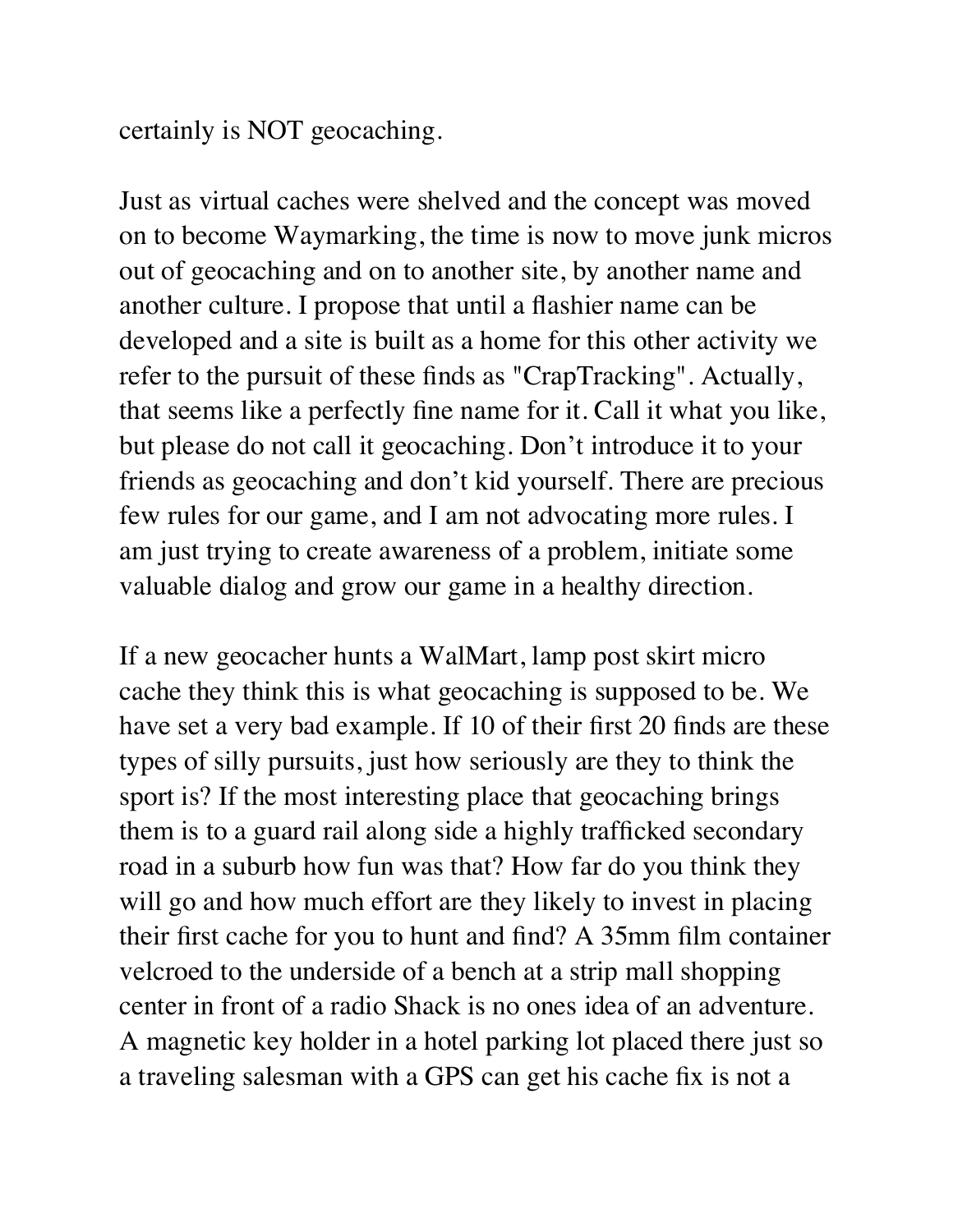sport, an adventure or even a challenge. When was the last time you had to think twice about interpreting the information on your GPS screen in the middle of an empty parking lot at 11:30 at night? Was the tree canopy messing with your signals? What canopy? What tree? I have to believe the founders of geocaching are horrified at the thought of a geocacher who has never gotten dirt on their shoes. Did you need to consult your compass or look at the map on the cache listing? Didn't think so. Did you choose to decode the hint? What hint? The first ever lamp post skirt micro was a stroke of pure genius. Every other one after that was just copycat crap.

We still need micro caches. We just need to uphold the standards that I believe any and all rational geocachers would agree were and still can be the factors upon which the decision to hide a micro cache should be based. Following are some smart criteria I offer up to reflect this spirit and intent:

Only hide a micro geocache if:

• **The location will not support the hiding of something larger.** You should be hiding the largest container a location will allow. Can the hide hold a reasonable log sheet? One in which a finder can put down more than just initials? Is the log sheet large enough to last a reasonable time before it needs to be replaced? This is also an issue to aid the cache owner. A log sheet should be big enough to last a minimum of six months without replacement. This is also for the fun of the finder.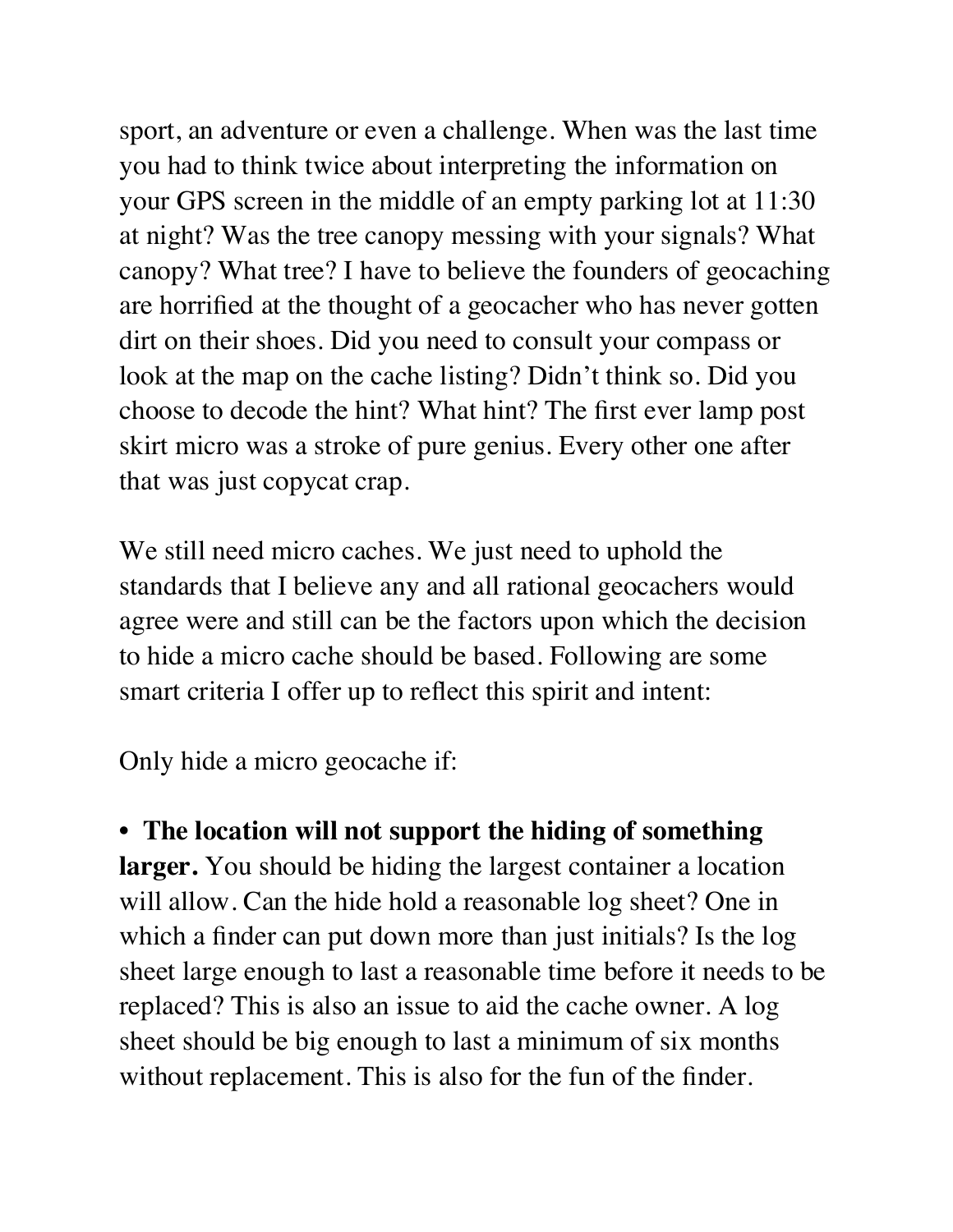Looking through a log sheet and seeing the names of fellow cachers who have been there before you is a lot of fun. Why deny this to others? I have seen Chicagoland geocacher names in hides all over the country and across the Atlantic. How cool is that, To know that a fellow cacher has traveled thousands of miles only to wind up in the same unique spot as you? A cache should be large enough to accommodate travel bugs if possible. Way too many Travel bugs stay in the possession of cachers for way too long simply because the cacher has not crossed paths with a hide big enough that they can put the bug into. And, hey, that reminds me, stop attaching travel bug tags to things that are larger than makes reasonable sense. If the bug hitchhiker is to large for all but the largest 1% of hides out there  $\hat{a} \in \mathcal{A}$  do not expect it to move much, often or well. And, while I am at it, NO MORE STUFFED TOYS! I will not take or move TBs with stuffed toys. Too big. Too damp. They are all smelly, moldy and icky. Just geotrash. Bad decision. Bad choice. Bad idea. Just geojunk. A cache should be large enough to accommodate a few simple swag items, especially signature items. Most sig items are, by practical intention and design, very small. My above remarks regarding log sheets and cacher "footprints" bears this out as well. It is fun to see common and identifiable sig items in caches you find.

• **Hide a micro cache when the final destination is more important that the cache itself.** Sometimes the journey is not the treasure, but the destination is the prize. A simple trail, heck, even a drive-up that culminates in a geocacher being exposed to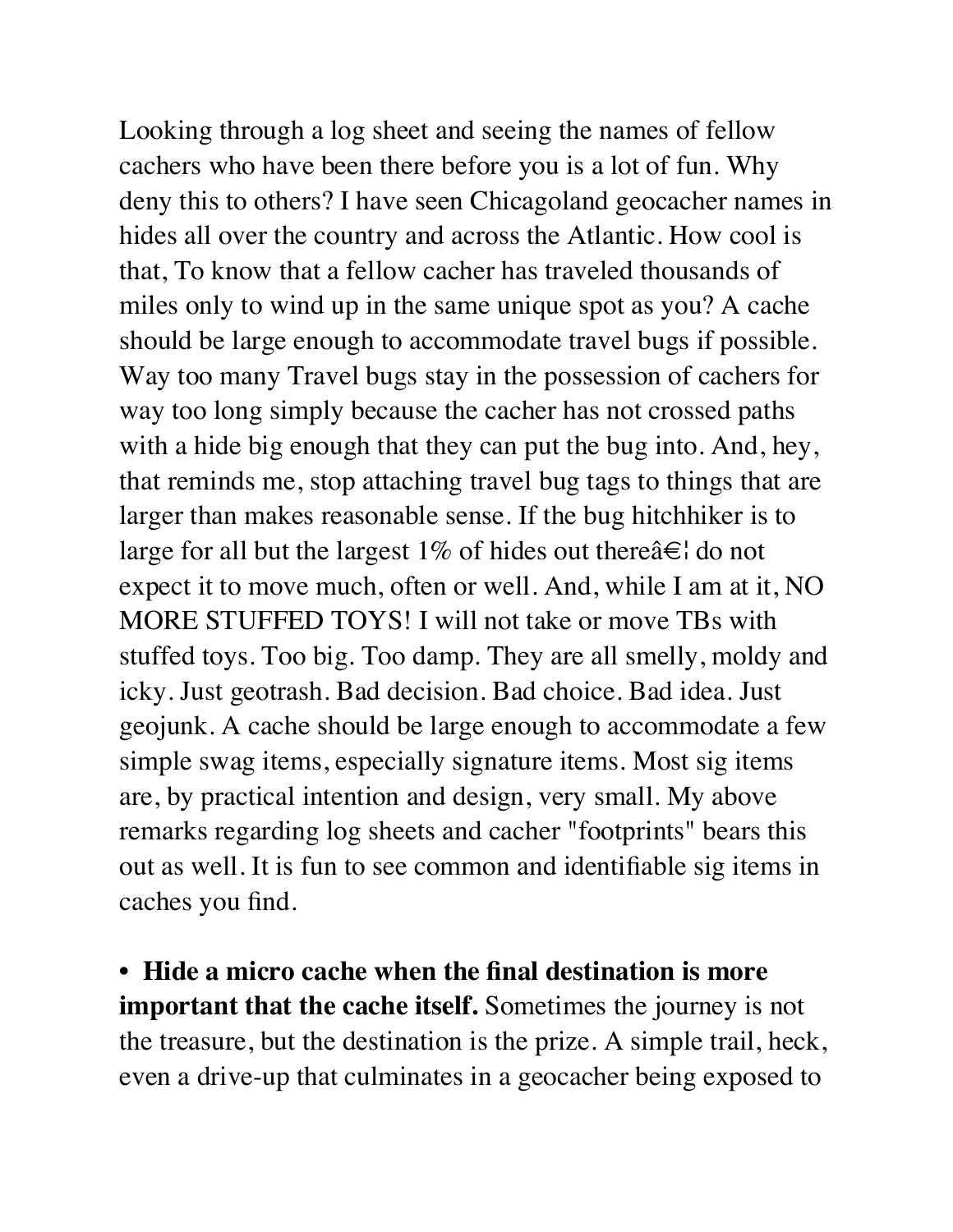something of value is a great reason to hide a micro. A memorial, a sculpture, an amazing feature of nature, even the playground you enjoyed as a tyke is worth sharing with our community. A geocache is a great way to do this. Again, mention it in the description, or even surprise me when I get there, but make it worth my trip even if the trip is short. And while you are at it... think creatively, put in the effort, and find a way to safely and securely hide something bigger. Hiding a micro stage and a larger final is a great way to offer more; so it becomes a multi, so much the better. This is also a great way to create a modern virtual cache. Use a simple multi or an offset cache to work around the lack of the virtual option. Use a date on the memorial, the address on the building or some such other information available at the site as components of the final coords or clues to the puzzle to get the final coords. Any location of value can be leveraged into a geoocache, and one of a size larger than a micro if you are willing to be a bit creative. Look for ways not to take the easy way out.

• **Hide a micro as a stage in a multi cache.** Micros are a great way to provide coords or other info on the way to a larger, more satisfying and proper final hide. Multis get far less traffic than other hides. All the reasons for this underscore the current trend towards laziness and the departure from caching at its intention and at its best. You only get one smiley for hunting multiple locations. Cut the crap. Quit sniveling. It is not and was never supposed to be about the numbers. Although we call this a sport or a game, it is and was never intended to be one in which score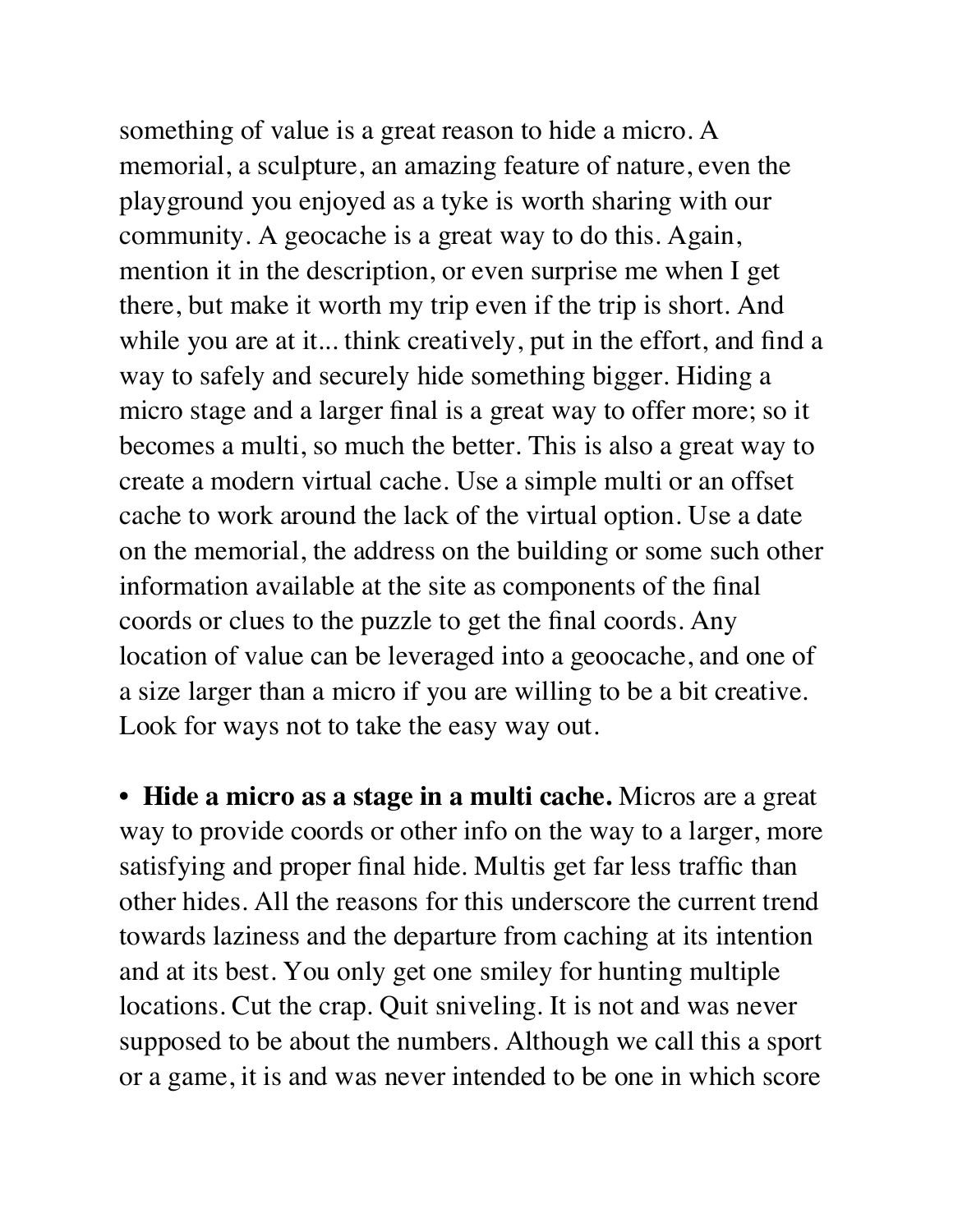was kept between players. There is absolutely ZERO relationship between the number of caches one has found and the relative skills, abilities and level of contribution to the game one has made. A geocacher might have a lot of finds to their credit but very little respect for nature. Respect for property rules and boundaries or respect for his fellow players. Would his higher find count make him a "better geocacher"? I would argue, NO. Certainly not a better person or one who is setting an example for others. Clearly, no one that any one would openly profess to look up to, admire or celebrate. A geocacher with 300 finds of drive up lamp post skirt micros who has never attempted to solve a puzzle cache, track a multi or bushwhack their way to an ammo can is not much of a geocacher by any sane standard. But, hey, they sure are a mighty impressive CrapTracker.

• **Hide a micro as a final for a puzzle cache.** This is again a situation where the journey (puzzle) and the solution is the real treasure. No one minds a micro final in this situation. Puzzle caches are less often hunted by minicachers so the swag is less of an issue. Travelers and out-of-towners are less likely to hunt complicated puzzles as well. They see far fewer travel bugs as a result. Many travel bug owners prefer NOT to see their bugs wind up in puzzle caches. The lower traffic tends to strand them for too long.

• **Hide a micro cache when it is a part of some bigger and better idea and intention.** U.S. highway 270 is a ring road that circles Columbus, OH. I am not sure of its total length. From the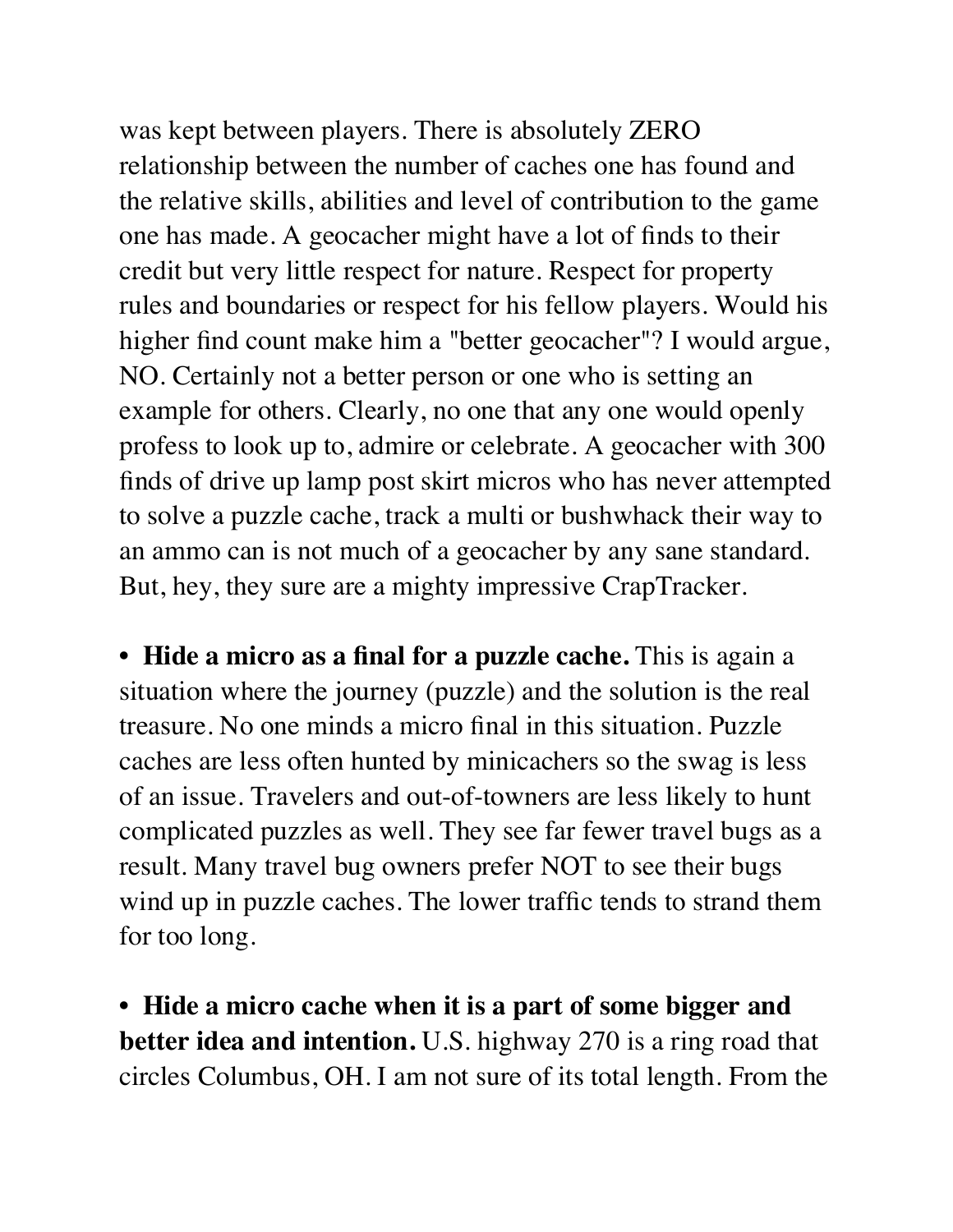outer edge the highway is about 10 miles from the city center, approx a 20 mile diameter. A local cacher has hidden a series that is a circle tour of Columbus. The individual caches are hidden at nearly all of the exits. Caches are all about 1<sup>1</sup>/4 mile from the exit. It is a perfect way for a visitor or a newcomer to get a really neat tour of the city and surrounding suburbs. I did the tour at night when in town for business. The caches are all findable. The neighborhoods are all safe. In spite of the fact that these are all micros, and some of them would qualify easily as "crap-trash" micros individually, as a series they are truly something special. I came across another example of creative micro caching in the Austin, TX area. A geocacher hid a series of micros between his home and the home of his ex wife. The cache series is themed around his frequent journeys to grab up his daughter for visits. Again, individually, basically crap, but together, fun and interesting. Both of these series offer up the element of a timed run as an option. Follow the speed limit. Hunt quickly and get back in the car. This could make for an interesting road trip for a carload of cachers. In our own area the Bob series was a great example of micro caches as a creative event and journey. It was a bit extreme, and surely a maintenance nightmare, likely the biggest reason why it is gone, but it was a lot of fun for many who hunted it. It introduced cachers to areas, neighborhoods and homes they would likely have never seen without the series. Remember, though, many cachers do not hunt an entire series as a series. If they only hunt a few of a series of junk micros, and likely miss out on the intended "series factor", then they are just "Craptracking",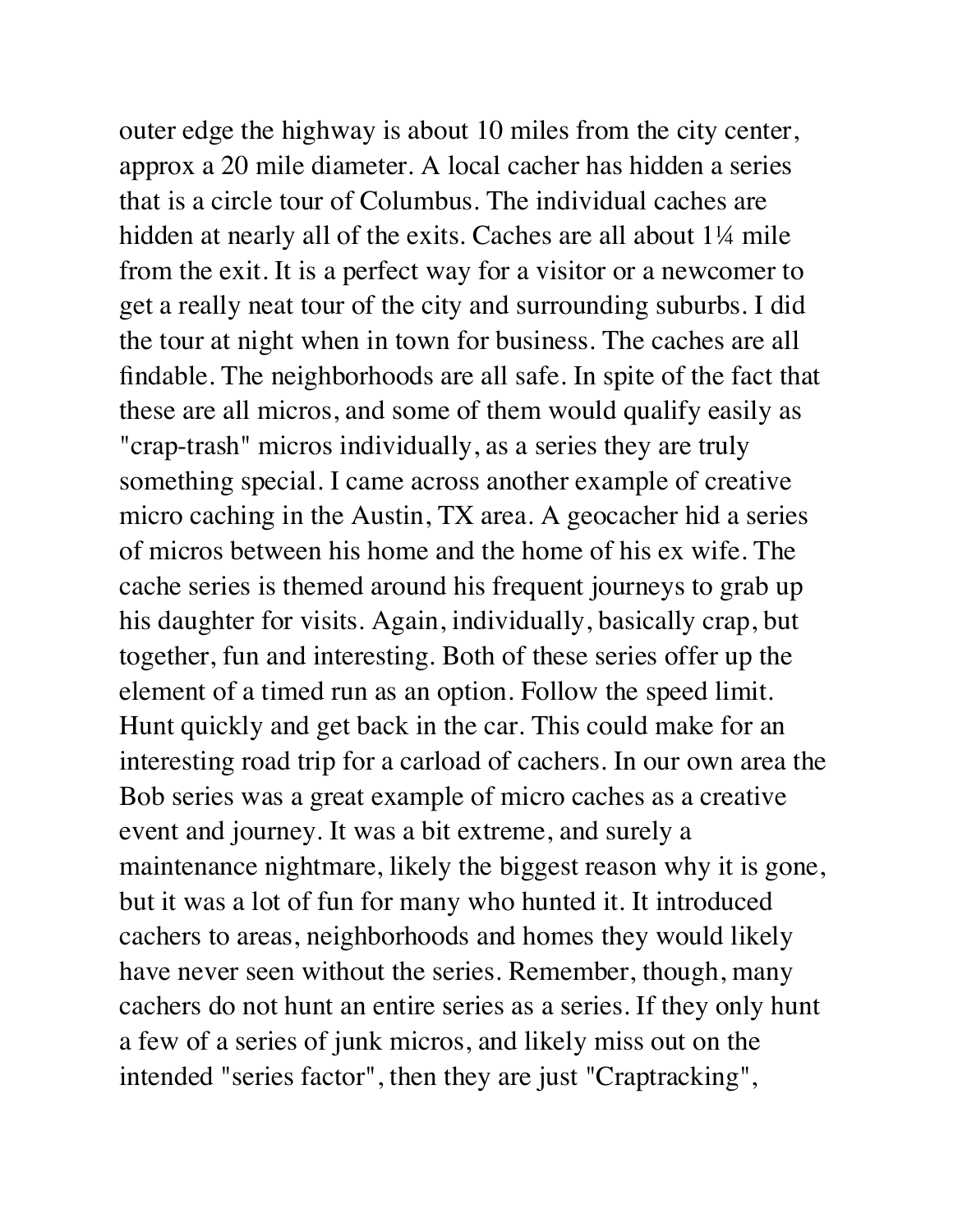hunting junk.

I am as guilty as the next geocacher of hunting and logging crap micros just for the numbers. I am moving away from this by actively ignoring these listings and I am encouraging all geocachers who truly care about the sport to do the same. Do not hunt the crap. Do not be the Craptracker. Set an example by not hiding them either. I have archived two of my junk micros. I have one or two other hides that will be either upgraded to larger containers where possible or archived as well. I am choosing to lead by example. Are you with me?

Thank you for reading. Please offer up your thoughts on the issues presented here, and then go out and find an ammo can. Better yet, go hide one for me to find.

### **Part 3**

In the very near future I am to create my first two bookmark lists. One will be a listing of what I believe to be truly standout caches. Many and most bookmark lists of favorite caches are strictly based on opinion. Mine will be a bit different. I will publish the criteria I use in qualifying a cache for inclusion. The working list of qualifications is as follows:

- Must be a cache that I have hunted and found
- Must be larger than a micro
- Must not have developed adverse environmental impact
- Must NOT be located on private property